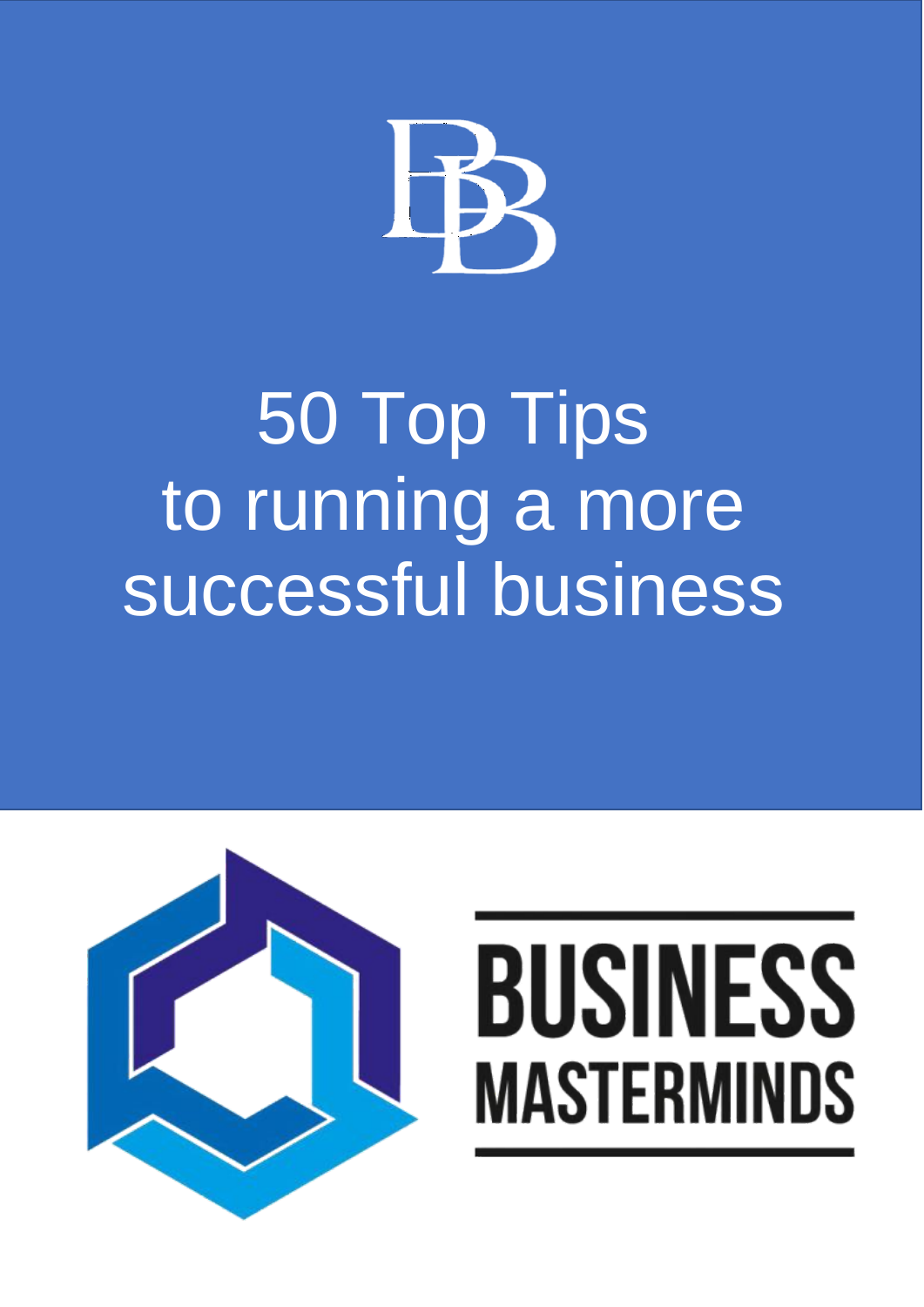



## 50 Top Tips to running a more successful business

What's your definition of success? Many people naturally think success is ever bigger turnover, larger office, status car or exotic holiday.

For some though having a stress-free work life and time to enjoy family or personal time is more important than financial success.

The truth is there is no 'right' or 'wrong' answer and it's important that you spend a little time to focus on what's important to you and at least start to think about. So ask yourself:

"What does success look like for you?"

Your strategy for success should aim to achieve what you want for your life and what you want your business to do to enable you achieve your goals.

This booklet shares 50 things that many successful business owners do naturally which we hope will help. It may be that you only need apply one of these ideas to have a dramatic impact on your business and a dramatic impact on your life.

It all depends on what you do. Because above all, success requires action. So, don't just read these ideas. Take action.

We're here to help along the way. Visit us at [www.bb-bmg.uk](http://www.bb-bmg.uk/) for updated help and advice on running a better business,

Take action regularly. Take action today.

#### **JDI – Just Do It!**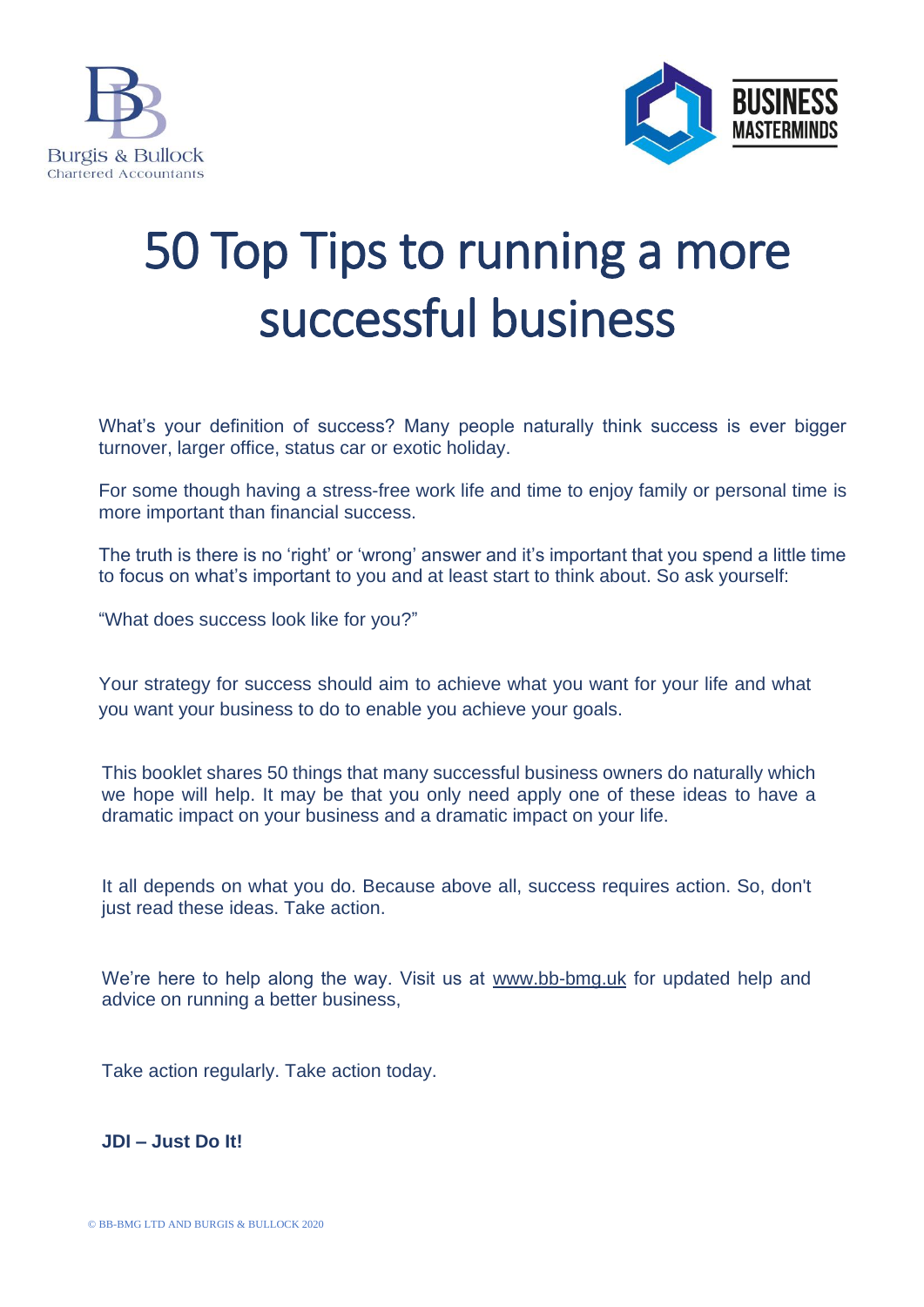



## Successful People Value their Customers

- want to know what customers really think, they don't assume, but go out of their way to find out, striving to always improve and delight customers.
- focus on delivering what customers need and want. They don't just assume supplying the same old goods or services is enough.
- discover your customers greatest fear and make sure that it never ever happens.
- discover what delights customers and continually strive to do it bigger and better.
- 5. know exactly where each new customer came from. They ask, record and analyse every enquiry.
- understand the real lifetime value of a customer. Value each customer as a potential lifetime purchaser and not just a function of today's transaction value.
- 7. keep records: what customers buy, what they like and when the next sales opportunity might be, For example: the next holiday, the next haircut, the next case of wine, the next carpet.
- focus on the little things that matter and obsess about them. Scandinavian Airlines Chairman knows that, "coffee stains on the flip trays tell our customers we don't service our engines properly". What are you telling your customers?
- ask for their team's inputs and opinions. The team often knows how to do the job better, but frequently no-one asks them and they like to know their views are valued.
- 10. hire attitude and teach skill. When looking for a new team member, an enthusiastic, positive attitude is more important than job experience. You can teach people how to do the work. You can't teach attitude.
- motivate their team and share their vision for the business' future. They show appreciation for a job well done with a simple thank you and make the job more fun to do.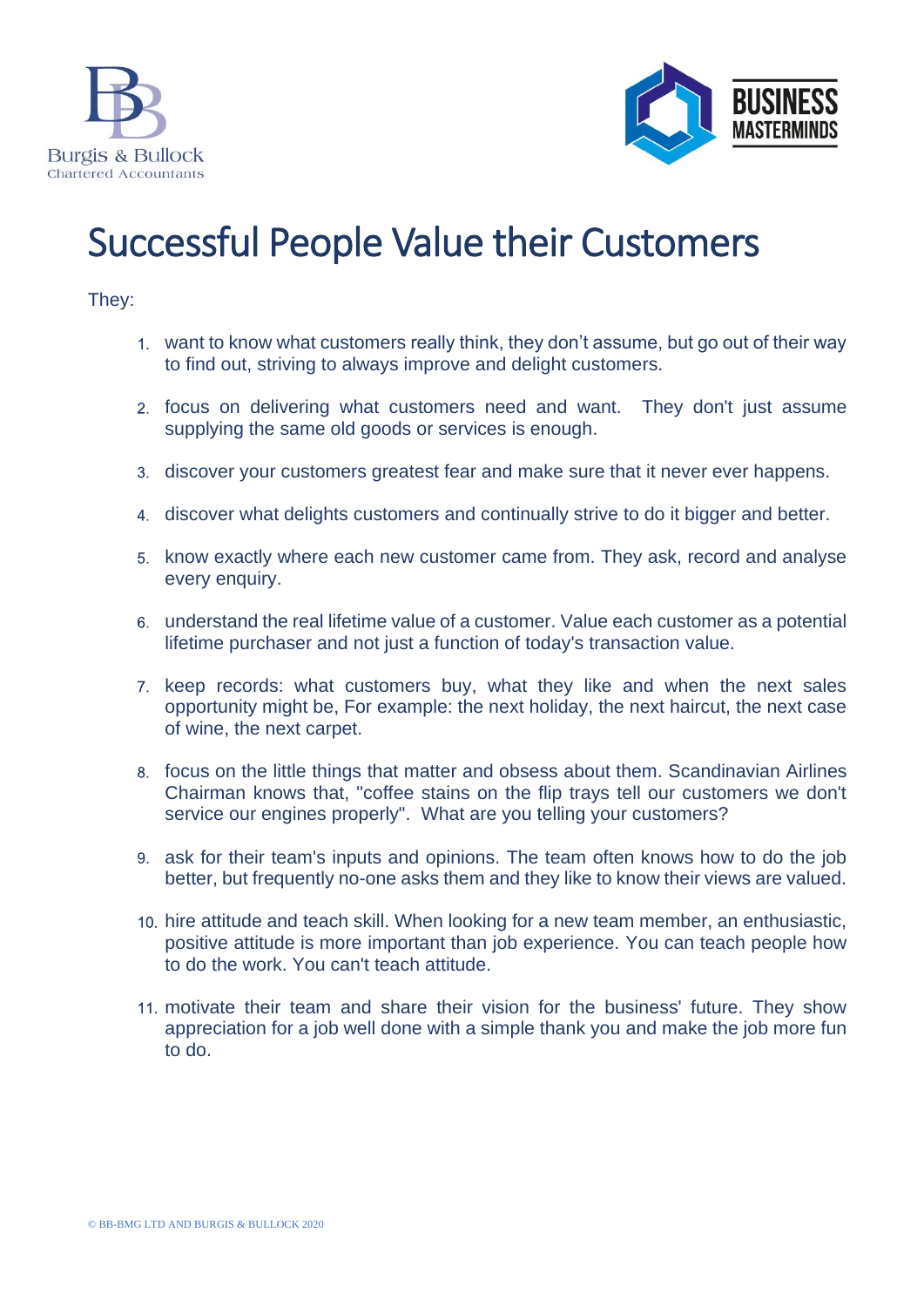



## Successful People Value their People

- empower their team. Nothing impresses a customer more than a problem solved quickly, efficiently and politely. To achieve this, they give their team the authority to see to it themselves, and back them up on their decisions afterwards.
- 13. delegate. First, they set out exactly how they want it done, and what they have to achieve. Then they train them how to do it. Finally, they pass over the responsibility for it and set reporting criteria.
- 14. don't abdicate the responsibility like most small business owners do. For example, by taking on an experienced salesman, and just telling him to get on with it in his own way.
- 15. aren't scared to let their team deal with their customers. They train their team to do it superbly, and then stand back. If you insist on seeing every customer yourself, you've got a job, not a business.
- 16. schedule their time off and their holidays. Unless it's in the diary, like work commitments are, it won't happen. There's always something else to do first.
- 17. realise they are mortal. There are only so many hours and minutes in which to achieve your life's ambitions. Yet most small business owners just work from day to day, as if they have all the time in the world.
- 18. value time as their most precious resource. Each day, they list what's most important (rather than just most urgent) and make sure they do it. Bill Gates says that being acutely aware of the value of his time is one of the most significant factors in his success.
- 19. know the difference between working for their business and making the business work for them. They don't take people on to help them with their work. They take people on so they can escape from doing the work.
- 20. plan their escape! They know that if the business depends on them being there, working in it, they're holding back its growth potential. No-one will want to buy it when they retire.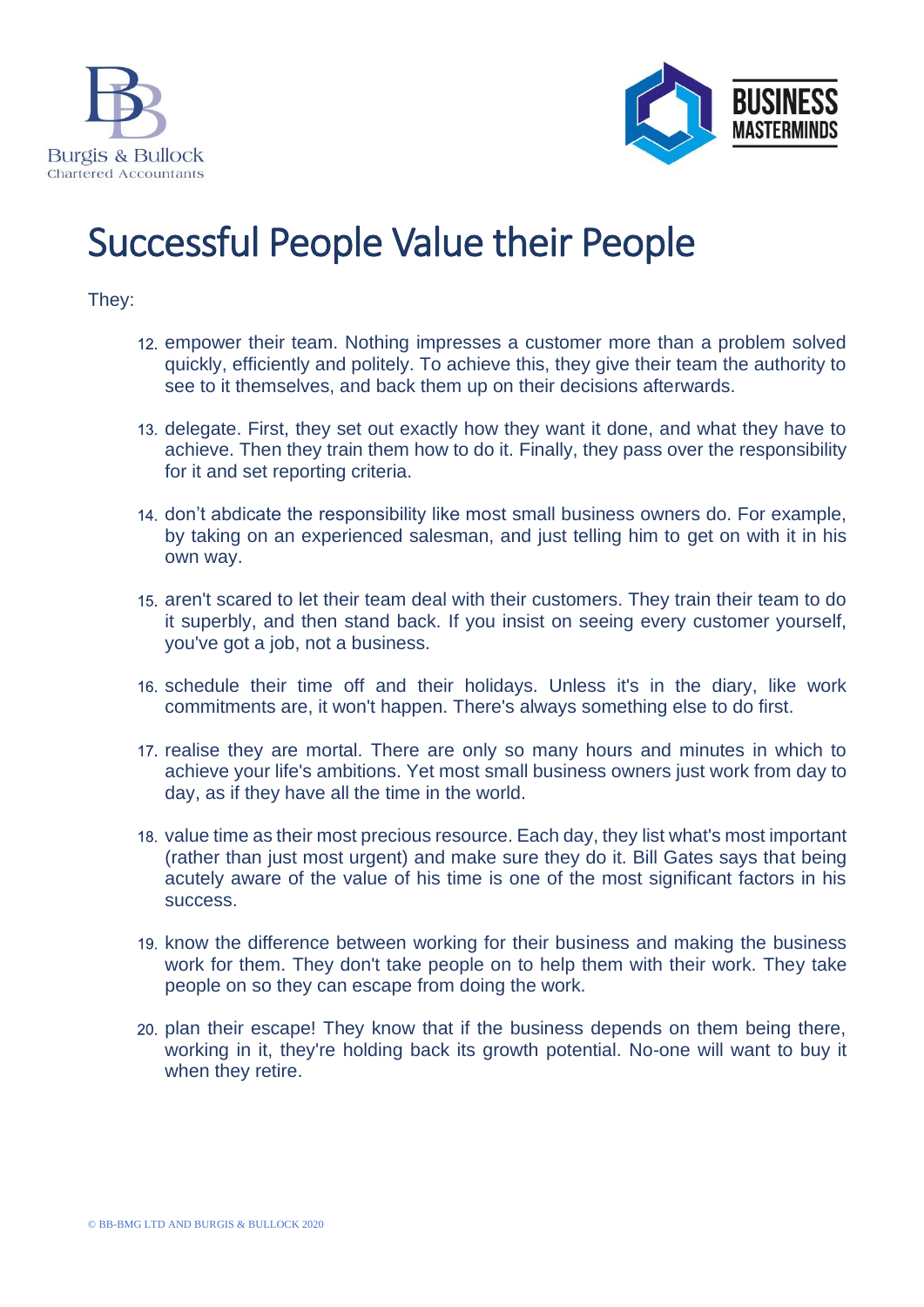



## Successful People Value Themselves

- appreciate that their health and fitness is important. They know that if they're too busy to exercise, they won't have the energy of mental agility to make the right business decisions.
- 22. view problems as opportunities to learn and improve. They will use a complaint as constructive feedback and a chance to turn the customer into a raving fan of the business.
- 23. are flexible in approach and prepared to take a new direction, when a new opportunity arises, whilst keeping their focus on what really matters. They don't get distracted by the next 'shiny new thing'.
- understand that the future cannot always be predicted by the past. They look forwards and make their own futures whilst learning the lessons of past mistakes.
- 25. believe in themselves and are passionate about what they're doing. This rubs off on everyone around them, their colleagues, their team, their suppliers, and their customers.
- use the 80:20 principle. They direct their effort and energy to the 20% of things which make an 80% difference, and actively manage the 80% that doesn't so that it doesn't tie up valuable time and resources.
- don't try to do everything. It's easier to be really good at just a few things. They outsource or refer customers on for things they can't do superbly themselves.
- 28. structure the business properly, setting out who's responsible for what, and who's answerable to whom. Then leave their teams to implement the business strategies without micro-managing their actions.
- 29. question everything. They are constantly looking for a better way, and asking for feedback. They are happy to change when the evidence points to a better way of doing things.
- Plan, plan and plan before acting. They don't get carried away on a wave of their own enthusiasm. They make sure the business case stacks up then they implement the plan.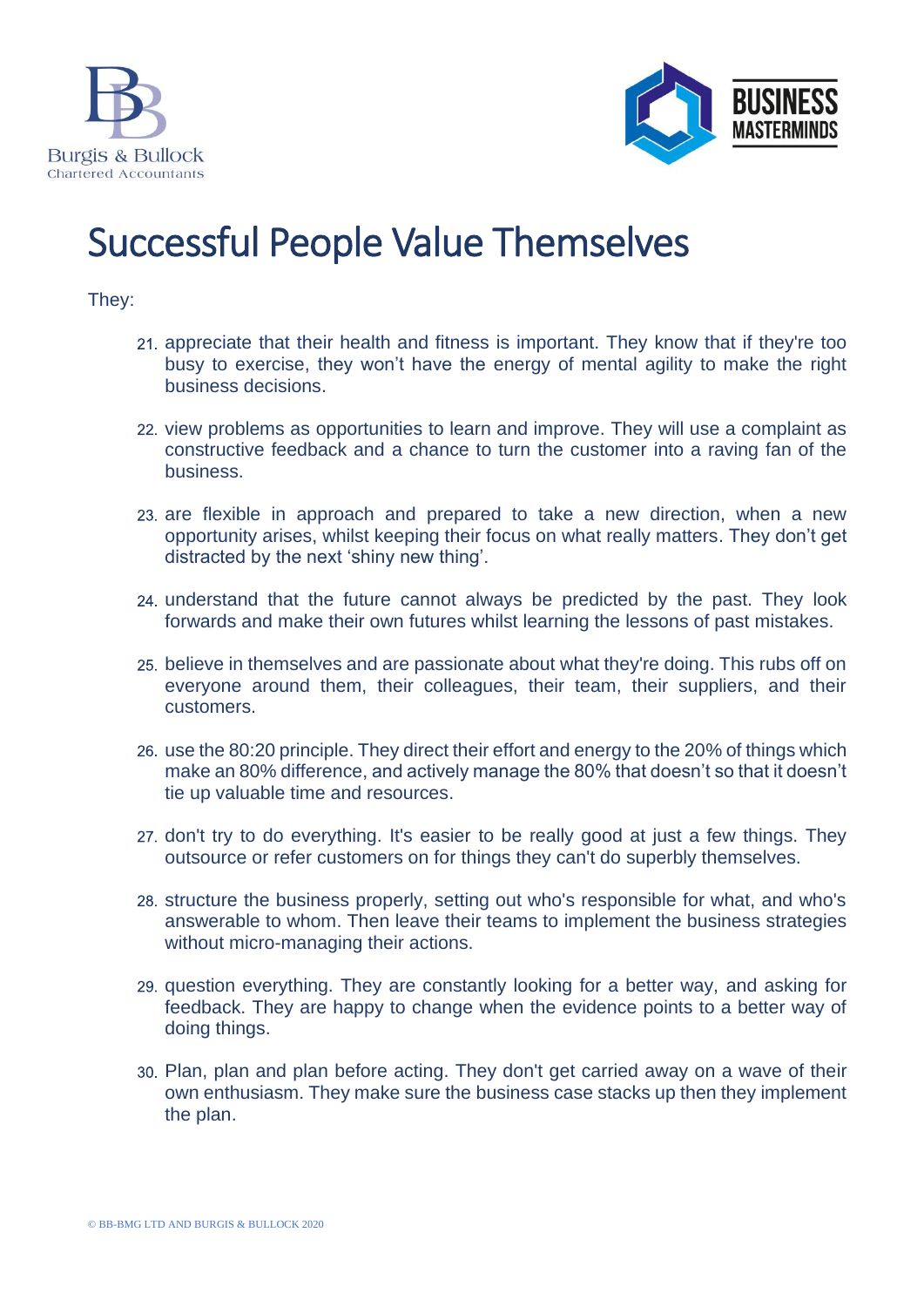



Systemise the process then humanise the system. They see problems as weakness in the business system to be improved whilst ensuring the human touch is maintained at all times.

## Successful People Have a Positive Attitude

- 32. look for opportunities to make things happen rather than reasons why they shouldn't.
- understand that they don't have all the answers and are happy to engage professionals, and understand the value attached to that advice. They believe a lack of knowledge isn't a weakness but an opportunity.
- 34. have a firm understanding of where they are going, and how they intend to get there. Failing to plan is planning to fail and they review their performance against plans setting milestones along the way.
- understand the true value of networks. Everyone they meet is to be taken seriously and their ideas listened to, you never know where the next 'big idea' might come from.
- spend time building relationships. Rather than chopping and changing to save a little money, they stick with a cohort of trusted advisers and build relationships with people they trust and can rely on.
- aren't afraid of saying no to commitments that will tie them up or take up resources without a clearly defined outcome.
- understand that turnover is vanity, profit is sanity, but cash is reality. They keep a close eye on the financial cash flows through good times as well as bad and keep a tight rein on customer credit and debts.
- believe that commitments are important, and their reputation has to be carefully nurtured. They believe it's better to be honest with customers rather than over promise and under deliver.
- Take work seriously but make sure they have time for themselves and their families. It's important to have that balance in life and understand what their true motivation for success is.